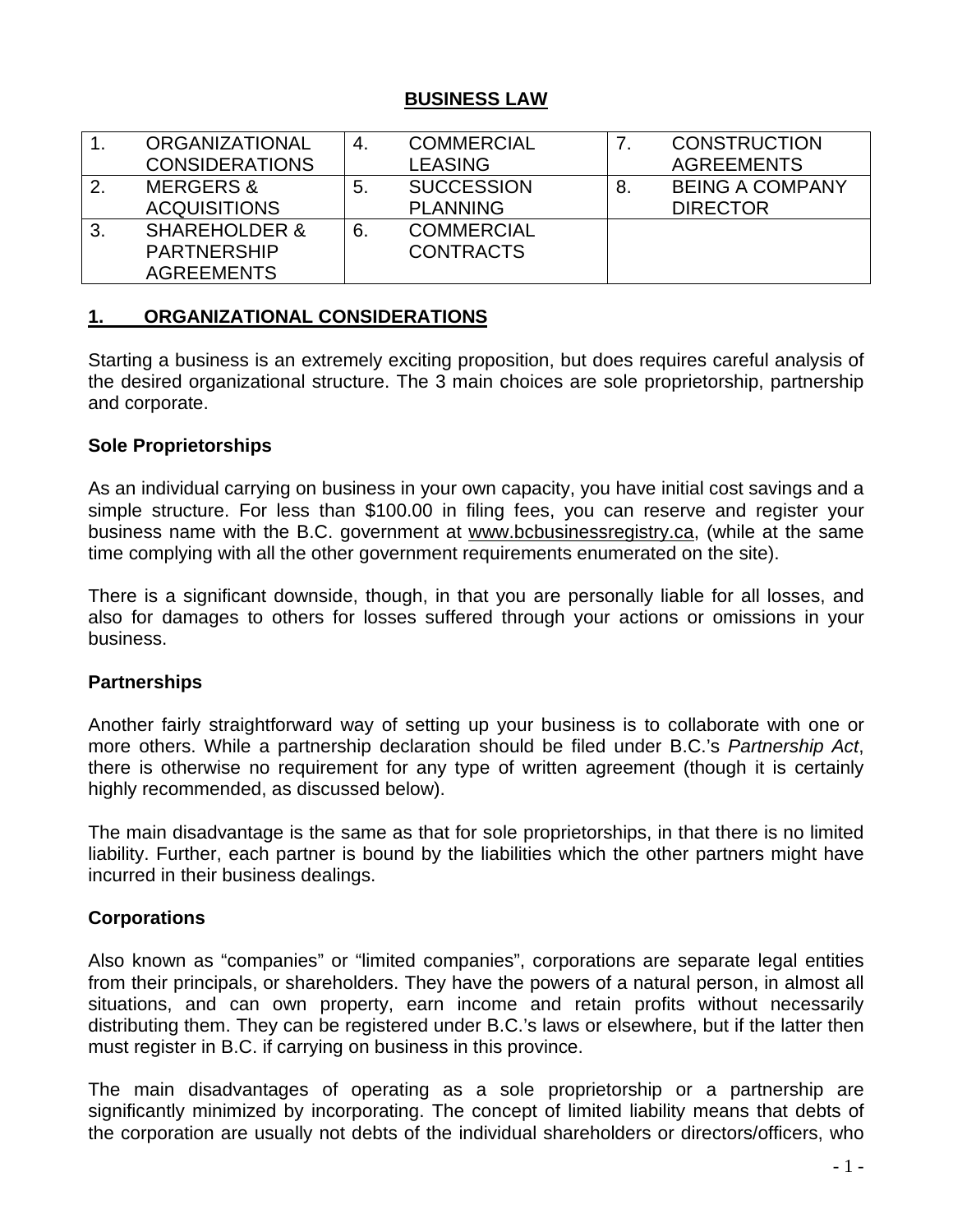are also not generally personally liable for the consequences of the corporation's actions which cause loss or damage to others.

Rather than be taxed on business income on a calendar year basis (such as exists for the above business structures), corporations are able to choose their fiscal year end, thereby allowing deferral of taxes. There are other very valuable tax advantages such as income splitting opportunities to withdraw money from the corporation at beneficial tax rates, while income earned by most smaller corporations are taxed at a preferred rate. Additionally, a huge advantage over unincorporated entities is the possibility of no capital gains tax payable on the sale of qualifying shares (though restrictions apply).

Having a corporate entity provides increased credibility, with suppliers and financial institutions offering more flexibility. In particular, the sale of shares can be used to raise financing. Different types ("classes") of shares can be created in a corporation which will entitle holders to varied voting rights, dividends, and distribution on winding-up.

Note, however, that the benefits of limited liability are well recognized by landlords, suppliers and lenders, such that personal guarantees are usually required from the principals of corporations.

The affairs of the corporation will be governed by B.C.'s *Business Corporations Act* and by a corporation's bylaws ("Articles") which together provide a valuable set of rules and guidelines not available to sole proprietorships or partnerships. It is still highly recommended that shareholders formalize their relationship by entering into a shareholders agreement (discussed below).

There are additional legal and accounting costs associated with setting up and maintaining a corporation, but in general these are far outweighed by the above significant advantages. The lawyers at Mountain Law Corporation have considerable experience in providing you with more information relating to all of the above (and much more), so we look forward to assisting you with your business start-up.

# **2. MERGERS & ACQUISITIONS**

The fancy heading really means the integration of your business operations with another and the purchasing of a business. As you can read under the "Our History" heading on this website, Mountain Law Corporation's success in the Sea-to-Sky Corridor has resulted from the acquisition of two other businesses. Through those purchases, we obtained quality staff, acquired a great many clients, and even increased our market share by reducing the number of competitors in the area!

Other reasons for a merger and/or acquisition would be the reduction of costs through efficiencies, diversification of services or products, and increased access to funds or assets for expansion. There are also possible tax benefits to be derived from such a move, which are better discussed with your qualified accountant.

There are also a myriad of risks, though, in the process of merging with or acquiring a business. Critical to your success will be the early and successful engagement of a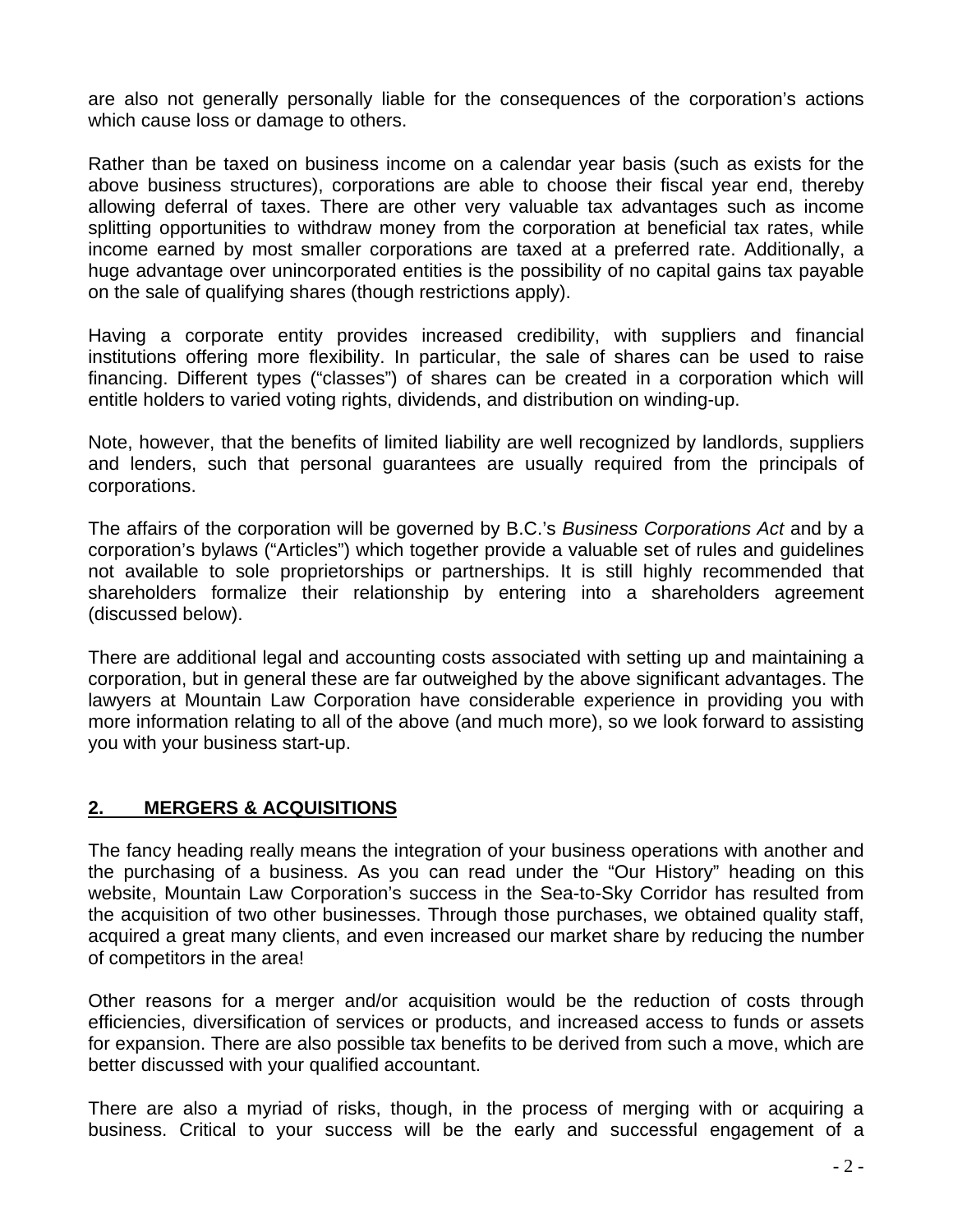competent business lawyer, who will conduct the necessary background checks ("due diligence") and document the transaction appropriately. We at Mountain Law Corporation have that experience and would be delighted to be of assistance to you in such an endeavour.

### **3. SHAREHOLDER & PARTNERSHIP AGREEMENTS**

Where there is more that one person involved in a business enterprise, there should be a written agreement governing the relationship between the multiple parties, whether the business structure is a partnership or a corporation (see above).

### **Partnership Agreements**

When businesspeople collaborate, they rarely focus on the possibility that some day their association will fall apart. Without a well-drafted agreement, there are a multitude of issues to settle which can result in tremendous expense and stress. For example, when can a partner actually leave the arrangement and with what type of notice? What happens on disability, retirement or even death? How are the partnership assets valued and disposed of? It is far better to develop a carefully thought out partnership agreement while the relationship of the partners is positive.

### **Shareholder Agreements**

Similar principles apply here relating to the early need for a comprehensive agreement. The additional danger, though, is that the shareholders mistakenly believe that the bylaws ("Articles") of the corporation together with B.C. *Business Corporations Act* (quite apart from judicial interpretations of the law), provide sufficient direction regarding their relationship. In fact, there are many critical matters which either need additional clarification or are missing completely from those documents or case law.

Shareholder agreements require the parties to identify and refine their business objectives and to specify how to deal with issues and problems which might occur in their future dealings.

#### **a) Management**

Identify the directors, officers and even key employees and what responsibilities (including signing authority) each might have. Should there be related consulting, management or employment agreements? What should be the quorum for decisions and should that be different for varying scenarios?

#### **b) Financing**

The type and extent of raising or borrowing capital needs to be addressed. Will it be through shareholder loans, institutional financing, or a combination of both, and on what terms and conditions?

#### **c) Share Transfers**

Often restrictions are desired on the transfer of shares in the corporations but detailing the circumstances can be onerous. Rights of first refusal require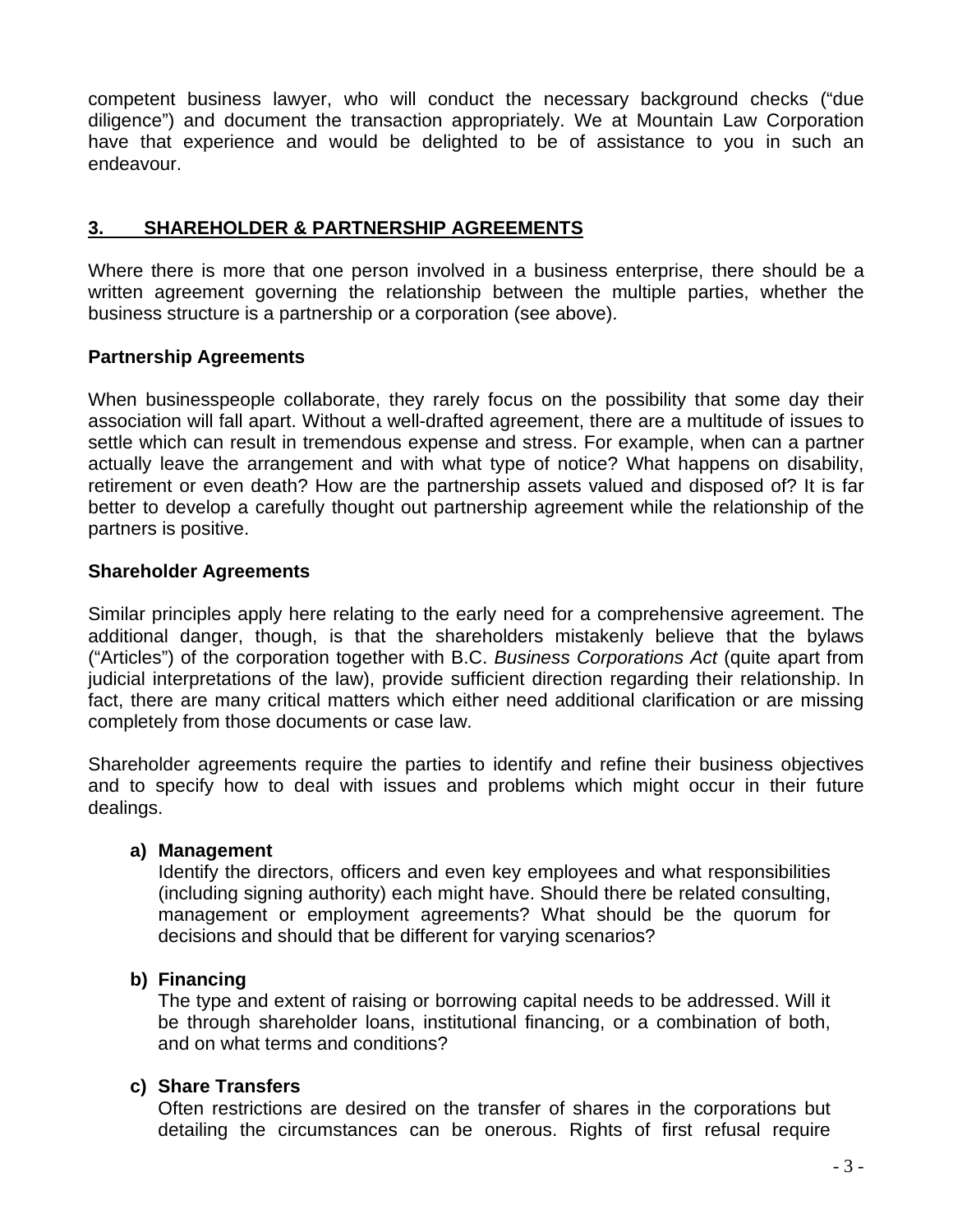shareholders first to offer their shares to the other shareholders or the corporation before selling to an outside party. Should they be offered at "fair market value" and how is that to be calculated?

#### **d) Buy/Sell Provisions**

A mandatory forced sale by a shareholder usually applies upon retirement, incapacity, bankruptcy, death, termination of employment or default under the shareholders agreement. How much should the sale price of the shares be discounted?

#### **e) Insurance**

There are significant advantages associated with having a corporation own and maintain life insurance on shareholders. Upon the death of a shareholder the deceased's family can receive a tax-free settlement and the remaining shareholders don't need to pay out the family or have them continue to be involved with the company.

### **f) Mediation/Arbitration**

Perhaps most valuable is a clause requiring the parties to go to mediation and then binding arbitration in the event of deadlock or disputes. Such proceedings are generally less expensive and disruptive than court action, and best of all are private.

The foregoing brief overview of partnership and shareholder agreements is designed to alert you to the pitfalls of not having one. Contact the experienced lawyers at Mountain Law Corporation for more details and to receive a much more comprehensive no obligation checklist to assist you in your decision-making.

# **4. COMMERCIAL LEASING**

It is vitally important to obtain comprehensive legal advice in commercial leasing situations due to the nature, value, complexity and duration of such leases, whether as a landlord (lessor) or tenant (lessee). Just 20 years ago most leases were on preprinted forms totalling five pages, while now it is common to see ones of 60 pages in length. It is commercial landlords who come up with the form of lease to be used in specific situations, and so this discussion is designed for the commercial tenant confronted with the thick stack of paperwork. Note that for residential leases in B.C., pretty much all that needs to be known is set out extremely well on the government website under "Legal Links" near the end of this website.

# **Parties**

Consideration must be given as to who is to be on the lease; that is, should you incorporate and use the company as the tenant? In that case, the landlord will most likely require at least one principal of the company to be guarantor (sometimes called "covenantor" or "indemnitor") in case the corporation does not or cannot fulfill its obligations. However, depending on your negotiation powers, you may be able to avoid providing a personal guarantee to the landlord.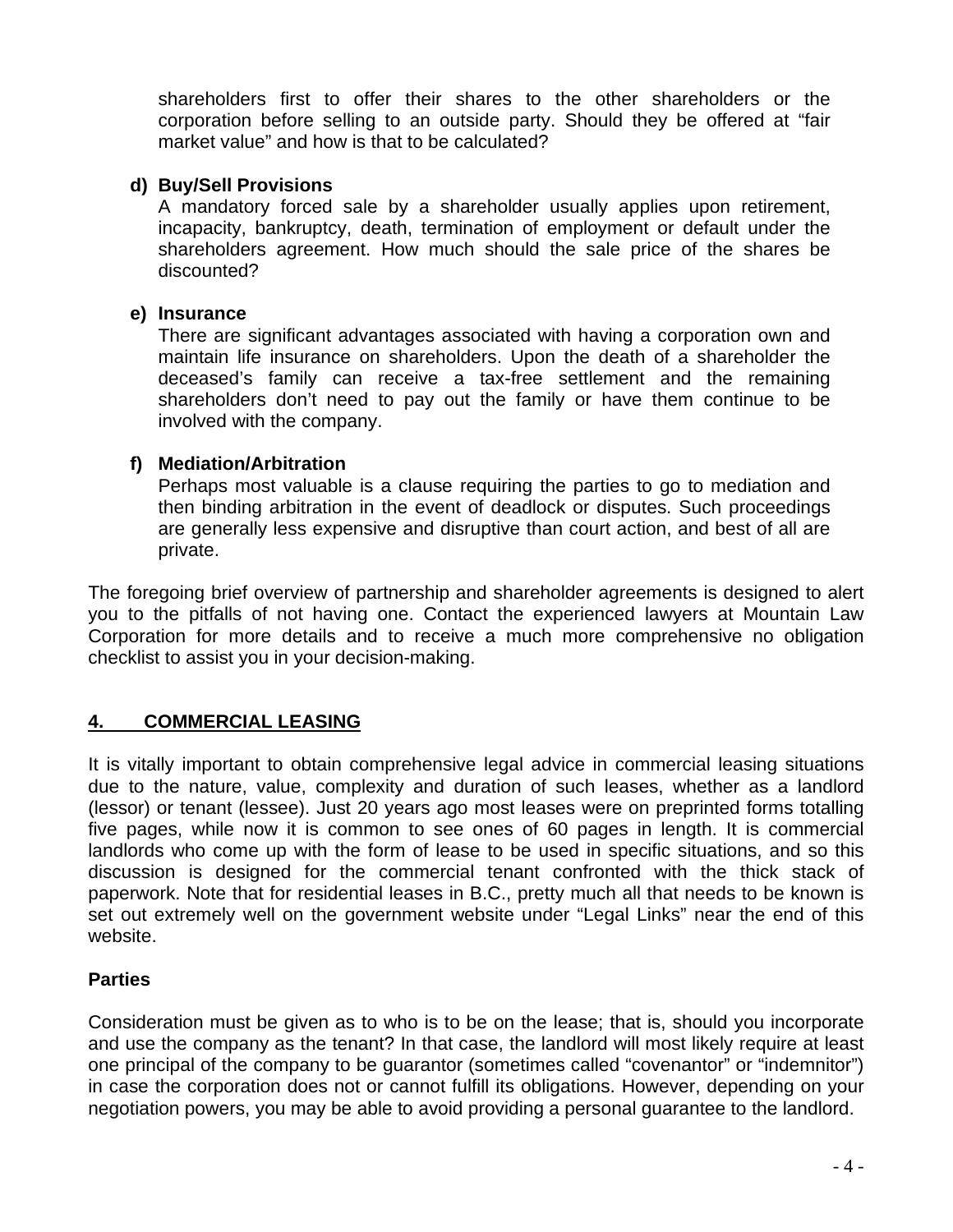# **Term**

One of the most important decisions for a commercial tenant is the length of the lease commitment. It can be broken up into shorter, renewable terms or can constitute one long term. In general the landlord will prefer the latter, while the former gives the tenant more flexibility in case, for example, it needs to move because its business operations are expanding or shrinking.

### **Condition of Promises**

Though leases often contain an "as is, where is" type of clause, commercial tenants should review the state of repair of the building as a whole, besides the proposed space to be leased. The best time to negotiate the remediation of any deficiencies without paying is at the negotiation stage with the landlord.

# **Zoning**

It is surprising how frequently a prospective business operation falls afoul of restrictive zoning for the contemplated premises. Court cases have held that it is the duty of the tenant to exercise due diligence in ascertaining the applicable zoning, absent a warranty by the landlord in that regard. The Function Junction commercial area where our Whistler offices are located is infamous for its complicated and often incomprehensible patch-work of zoning regulations.

### **Rent**

There are usually two and sometimes three types of "rent". Base rent is expressed as a certain dollar figure per square foot of rentable area (which is usually more than the actual useable area, so be clear on the calculations).

"Additional" or "triple net" rent comprises the tenant's reimbursement to the landlord of property taxes, insurance and operating costs. The characterisation of what is and is not included here can be of high importance to a tenant who does not wish to be responsible for the landlord's administrative fees, the building's structural repairs, audit expenses and capital items of the landlord, the landlord's borrowing costs, etc. Consider requesting that the landlord use all reasonable efforts to minimize its costs.

"Percentage" rent is fairly common in retail situations, where a percentage of the tenant's gross sales are paid to the landlord as part of the monthly rent. Again, depending on the tenant's bargaining ability, different percentages relating to gross sales generated can be agreed to, and even a higher base level than what is proposed in the lease agreement. The determination of "gross sales" should be examined too, so that credit/debit card charges and bad debts are excluded.

# **Exclusivity & Use**

Depending on the tenant mix of the building, the landlord might be prepared to grant exclusive rights to the tenant to sell certain types of goods or deliver specific services, or indeed to operate a particular type of business. Conversely, if there are existing restrictive covenants in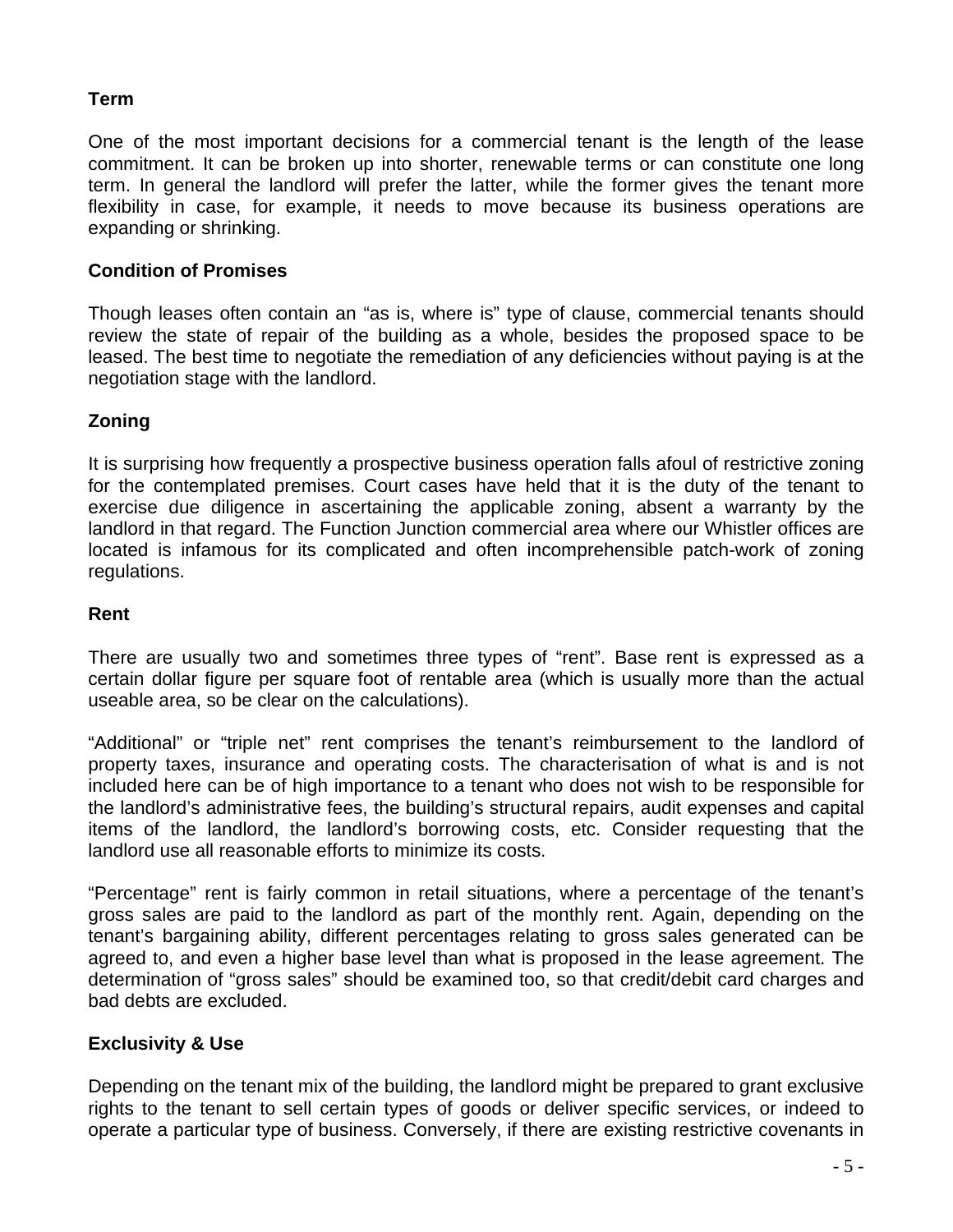favour of other businesses in the building or mall, explore their implications carefully. Finally, is the permitted "use" set out in the lease by the landlord sufficient for both present and future purposes?

### **Parking**

The zoning of commercial premises, particularly restaurants, may require that a certain amount of parking be available, so careful consideration is needed here. If the landlord is unable to provide sufficient parking then consider asking for assistance in entering into arrangements with a neighbouring property owner.

### **Relocation**

Usual for shopping centres is the right of the landlord to relocate the tenant to another area of the mall. While the tenant's negotiation power may not be strong enough to negate the landlord's unrestricted right, minimization of the inconvenience might be achieved through the landlord picking up all costs of the move (including interruption of revenue stream) or by the tenant requiring that the exposure and walk-by traffic be similar at the proposed new location.

### **Assignment/Subletting**

Arguably the most important lease provision to negotiate besides the rent and term, the assignment and/or subletting clauses must be examined carefully for re-negotiation. Most landlords are willing to relax the often strict language in their "standard" leases prepared by their lawyers. Absent restrictive wording, a tenant is able to assign or sublet the premises it occupies; however, leases set out detailed prerequisites of the landlord's consent. The landlord will want to receive complete disclosure as to the proposed assignee or sub-tenant's background in determining whether to grant approval. It may refuse to release the tenant from its obligations and may even have the ability to terminate the lease upon a request by the tenant to assign or sub-lease.

#### **Renewals/Extensions**

Most leases stipulate that the tenant has the option to renew or extend only if there have not been any defaults in the performance of its obligations under the lease. The tenant can often have this restrictive clause ameliorated so that a renewal option or extension must be granted so long as it is not in default at the time of exercising its option or extension request. That way, the landlord cannot rid itself of a problematic tenant at the end of a lease term. The rental rate at renewal or extension is determined by arbitration if the parties cannot agree, but the tenant should consider imposing a cap on any increase, or forcing an arbitrator to determine the new rent values without taking into account the tenant's improvements.

# **Rights of First Refusal/Options**

To provide more flexibility to the tenant, it may be able to negotiate its right to match an offer to lease for adjoining premises in case of the need to expand. Further, although resisted by landlords, it may be able to formalize an agreement to be able to match any offers to purchase the leased premises. The same can be true for both existing and possible expanded premises regarding securing options to lease or purchase.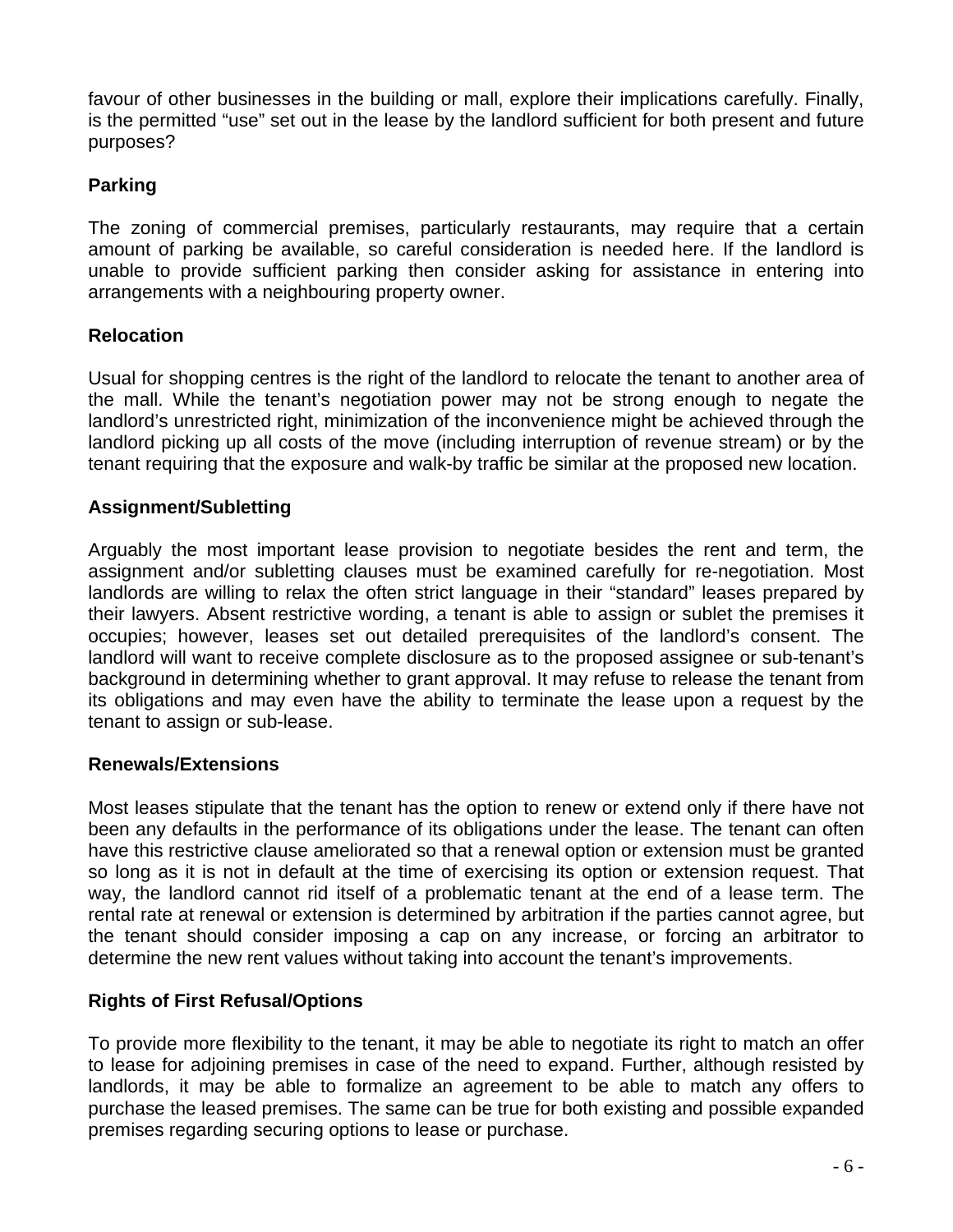As can be quickly assumed from a perusal of the above summary, competent legal advice is necessary when negotiating and entering into a commercial lease agreement, so contact the experienced lawyers at Mountain Law Corporation at an early stage.

### **5. SUCCESSION PLANNING**

Compared to employees, employers have a myriad of factors to take into account when considering retirement, and should begin their planning several years ahead of time. There are a number of options available to the business owner which can only be briefly considered here.

### **Selling to Family**

For many family-owned enterprises, this is the preferred route. However, it is usually the one most fraught with making difficult decisions about the different involvement and interest level of the family members. In addition, there is rarely money available for an outright or even partial purchase, so special attention needs to be given to the possible reorganization of the corporate structure to accommodate this eventuality. A careful balancing of the degree of control to be kept by the business founder vis-a-vis that to be exercised by the incoming family member is also needed.

An "estate freeze" would permit the value of specific "preferred" shares in the corporation held by the founders to be "frozen" (limited to the value at the time the freeze is instituted), while new low value "growth" shares would be issued to the incoming family members. The objective is to cap the value of the founders' shares so that capital gains taxes on death are limited to the existing value of the corporation. An additional advantage is that the founders can gradually liquidate their preferred shares to provide for a steady retirement income.

#### **Selling to Employees**

We have been involved in several situations recently where employees have taken over the businesses of their employers, though again where relatively little money has initially changed hands. The key here, besides choosing the correct employees, is to structure the transaction in such a way that the employer continues to retain control while giving the designated employees the sense that they will participate in the business' future growth. A carefully worded buy/sell agreement characterized as a shareholders agreement will go a long way to defining the roles and responsibilities of the various parties, and what might happen in the event of disability, death or changes in the business.

#### **Selling to Others**

In this scenario, much more so than the two options discussed above, the payment of a significant purchase price will likely occur. However, fastidious planning would be needed, often well ahead of time, to find the right buyer (often using an agent or broker), to maximize the value of the business, to negotiate the best possible purchase terms, and to reduce taxes payable on a sale.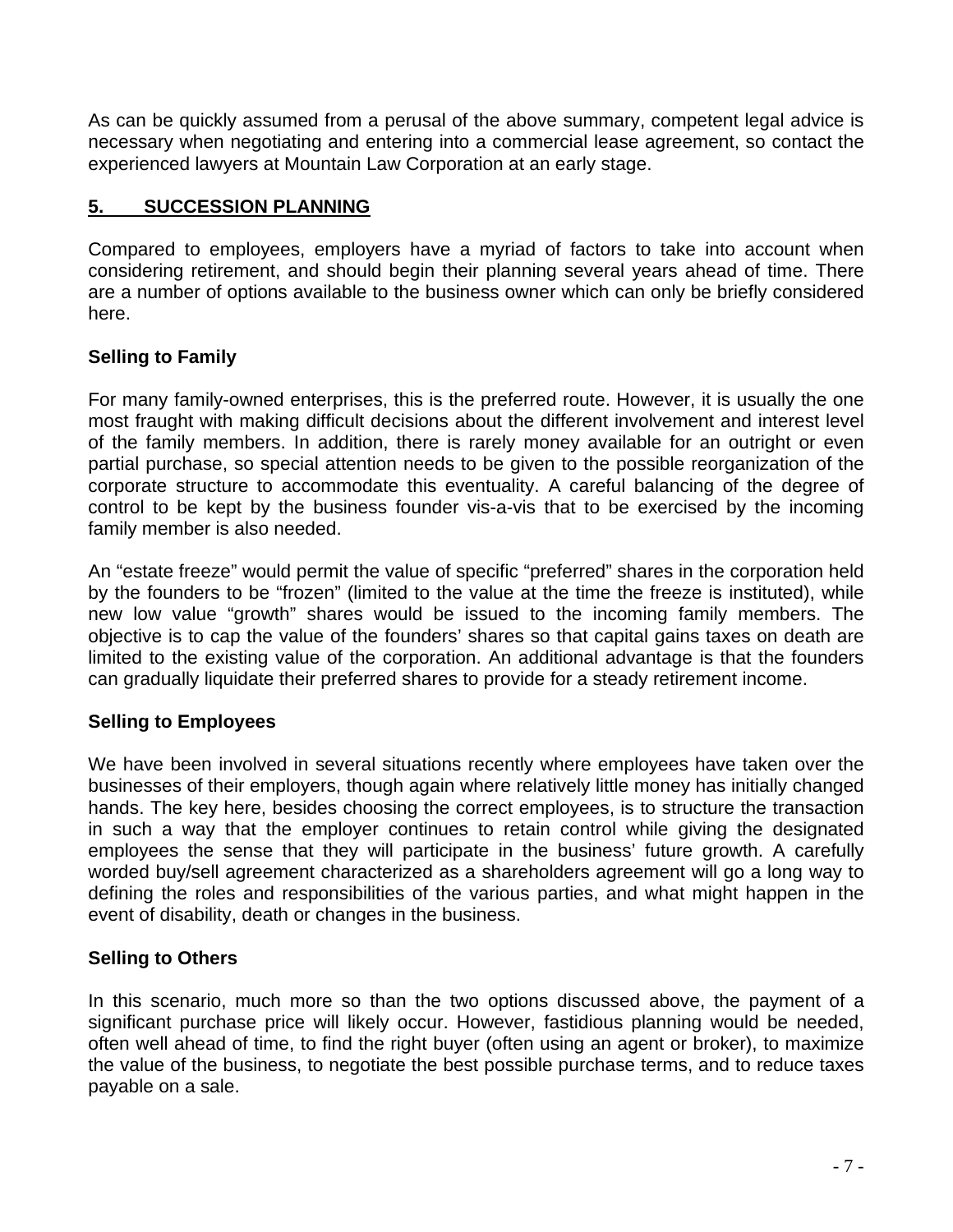A decision must be made about selling assets versus shares, and a careful understanding of the different tax consequences is an absolute requirement. Deferred purchase payments should be secured by some type of collateral, whether that be the business itself or other property of the purchaser.

As can be ascertained from the above quick discussion, considerable tax and legal advice is needed. The experienced lawyers at Mountain Law Corporation can provide reliable guidance at all stages of any proposed transaction, in conjunction with that of tax accountants and financial planners.

# **6. COMMERCIAL CONTRACTS**

Much of the every-day dealings for businesses are defined by the written agreements they enter into with other parties. Lawyers are critical partners in drafting, interpreting and enforcing those agreements. From commercial leases discussed in detail above, to contracts with customers and suppliers, and to agreements with employees, consultants and contractors, many of the so-called "standard-form" documents contain provisions which are either onerous, prohibited or simply illegal. For example, courts will often not award interest on outstanding invoices unless there is a formal credit agreement agreed to in writing. In addition, if the interest rate is only stipulated as being on a monthly basis (rather than on an annual basis), then the Canada *Interest Act* will only permit the statutory rate of 5% per annum to be charged. A good business lawyer at your side can provide both proactive and reactive legal advice.

# **7. CONSTRUCTION AGREEMENTS**

Standard form contracts specifically designed for home or commercial construction are a rare breed compared to other legal products widely available to the public today. Therefore, lawyers are often involved to assist contractors or owners with the unwieldy and complicated Canadian Construction Documents Committee ("CCDC") documents.

Home construction agreements should contain various terms such as an arbitration clause, nomination of a "payment certifier" and numerous provisions addressing the matters of substantial completion and holdbacks. Note that subsection 42(2) of the *Builders Lien Act* of B.C. states: "An agreement that this Act is not to apply, or that the remedies provided by it are not to be available for a person's benefit, is void".

The most misunderstood elements of construction contracts revolve around the definition of substantial completion and the protocol to follow for hold-backs, which is the focus of the following discussions.

# **Hold-Backs**

Subsection 4(1) of the *Builders Lien Act* stipulates that: "The person primarily liable on each contract, and the person primarily liable on each subcontract, under which a lien may arise under this Act must retain a holdback equal to 10% of the greater of: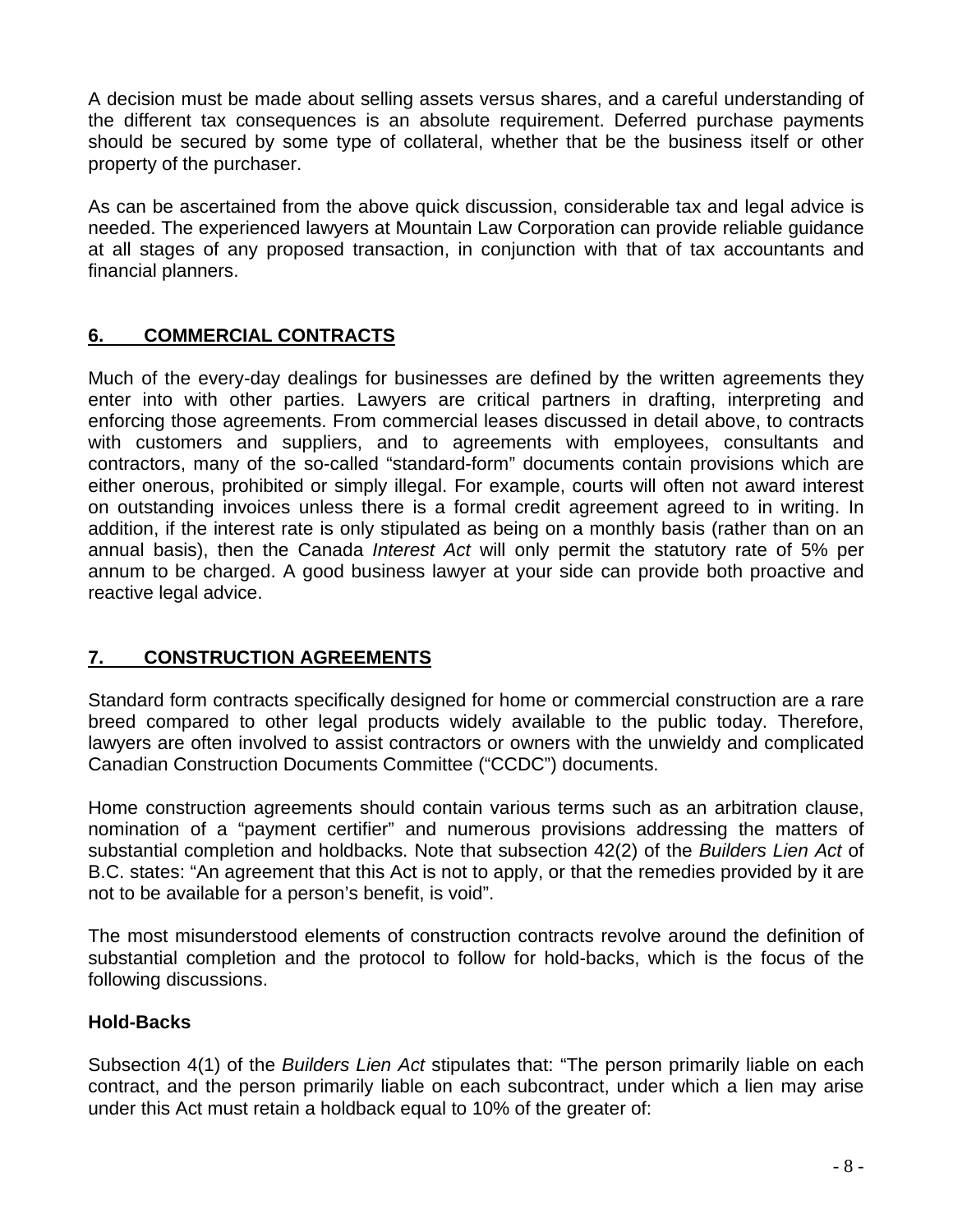- (a) the value of the work or material as they are actually provided under the contract or subcontract; and
- (b) the amount of any payment made on account of the contract or subcontract price".

Under section 8 of the Act, the holdback is to be retained for 55 days after the substantial completion, abandonment or termination of the general or trade contract, or the certification of substantial completion. Therefore, the retention of 10% of general contract or trade contract progress draws is compulsory for the owners of construction projects (despite the prevailing practice of ignoring that legal requirement, and the possible disastrous financial consequences to an owner).

Another statutory requirement routinely ignored is the setting up of a jointly administered holdback account by an owner and the general contractor, for non-provincial construction projects of over \$100,000.00 in value (section 5 of the Act).

#### **Substantial Completion**

Substantial performance/completion of a general or trade contract is the governing trigger for the start of the 45 day lien filing period and the 55 day hold-back release period.

Under section 1 of the *Builders Lien Act*, substantial completion is achieved:

- (a) For a general contract, trade contract or subcontract, when the "3-2-1" formula is satisfied; i.e., when the remaining work is capable of completion or correction for not more than 3% of the first \$500,000 of the price, 2% of the next \$500,000 of the price and 1% of the balance of the price.
- (b) For an improvement (for example, when the 3-2-1 formula cannot be applied, such as when work is carried out on a cost-plus basis), when the improvement or a substantial part of it is ready for use or is being used for the purpose intended.

Where substantial completion cannot be determined though the issuance of a payment certifier's certificate of completion, it is a matter of establishing that fact using the above criteria. Often the issuance of a municipal occupancy permit is used.

#### **Hold-Back Release**

It is surprising how few owners will conduct a Land Title Office search to be sure no liens have been filed against their property before releasing hold-backs. A recent B.C. Court of Appeal decision also suggests that a court registry search might be necessary in case of legal action.

# **Strata Property**

The *Strata Property Act* of B.C. in subsection 88(2) requires that a strata lot purchaser retain from the purchase price a hold-back (currently 7% of the purchase price as set out by Regulation) until the earlier of the date on which the applicable lien filing time period under the *Builders Lien Act* expires and 55 days after the strata lot conveyance date.